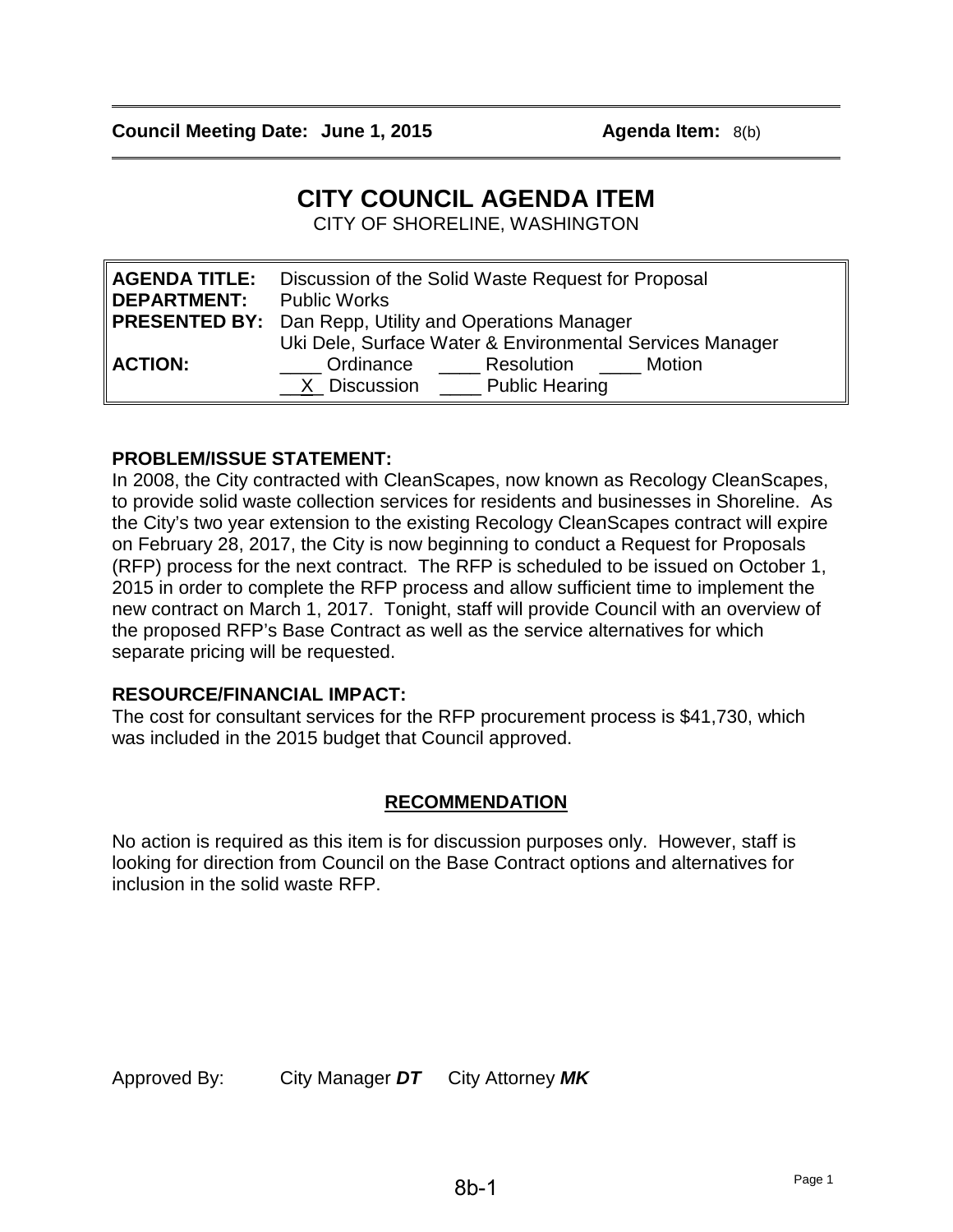## **INTRODUCTION**

On February 28, 2017, the City's two year extension on the current solid waste collection contract with Recology CleanScapes (RCS) will expire. In order to find a contractor with the best package of services at the lowest price, the City is conducting a competitive Request for Proposals (RFP) process. The RFP is scheduled to be issued on October 1, 2015 in order to complete the RFP process and allow sufficient time to implement the contract on March 1, 2017. Attachment A to this staff report provides the proposed RFP schedule for this contract. Tonight staff will present the recommended service options, which are proposed in the RFP and Contract, for Council discussion and guidance to staff.

#### **BACKGROUND**

Since incorporation, the City has operated the solid waste utility in Shoreline. This means that the City Council sets solid waste rates, service levels and service options. However, collection, customer service and billing services for the utility have been contracted out to private firms that provide these services in the region. Currently, these services are provided by RCS. On October 22, 2007, Council approved the selection of RCS for a seven year contract for residents and businesses in Shoreline. In 2008, RCS's contract was amended to clarify service levels, among other amendments.

More recently, at a Council dinner meeting on June 16, 2014, Council discussed options for the next solid waste contract, including a contract extension option for RCS. After reviewing these options, Council directed staff to proceed with a competitive process for a new solid waste contract. To allow the time needed to go through this competitive process, staff negotiated a two year extension with RCS of their current contract. As noted above, this extension will expire on February 28, 2017.

#### **DISCUSSION**

As staff puts together the RFP for release later this year, there are various options that can be included in the Base Contract, and in separate potential service Alternatives, which Council will be able to consider for inclusion in the final contract executed with the winner of the competitive process.

The draft Base Contract is an updated version of the City's current contract with RCS, and includes a number of new features, including those discussed below. All Solid Waste Collection Contractors (Contractors) will propose rates for the Base Contract, which allows the City to evaluate proposals on a consistent basis.

The City will also request separate rates for several service Alternatives, which Council will be able to consider for inclusion in the final contract executed with the winner of the competitive process. As a result, the City will be receiving two sets of rates, i.e. one rate for the cost of implementing the Base Contract, and a separate rate for only the cost of providing the additional Alternative service, if desired by the City.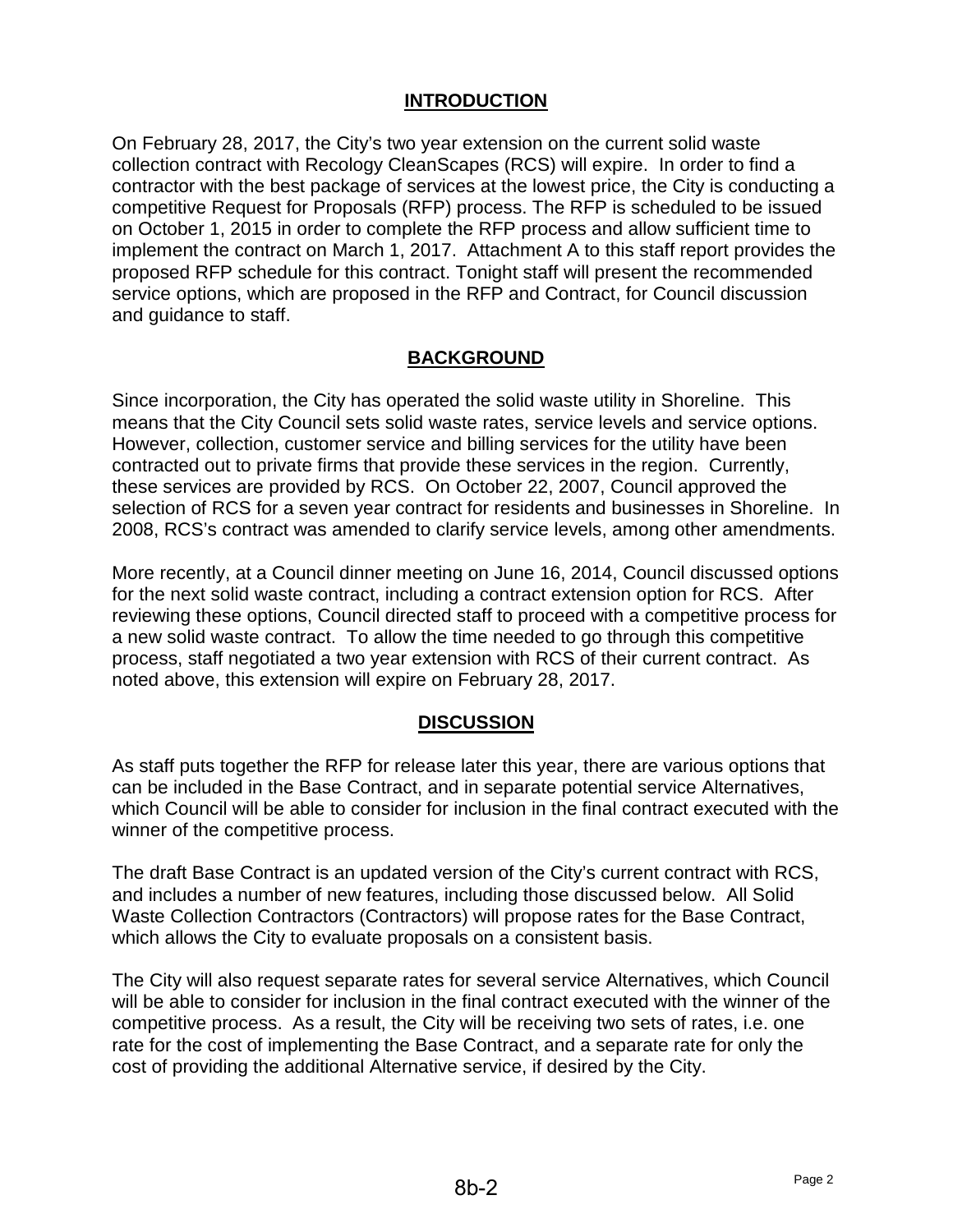Below are some of the major components of the draft Base Contract that staff is recommending to Council for inclusion in the RFP. Following the highlights of the Base Contract, selected Alternatives will be discussed.

## **Base Contract**

## **1. Term of Contract**

The two standard contracting options for solid waste collection are a seven year contract or a 10 year contract, with two potential two year extensions for both terms. The City's current contract is for seven years with two, two year extensions.

If regional solid waste collection rates go down, as they are currently, the City has the advantage of re-bidding the contract in seven years, rather than waiting 10 years for the contract to expire. With a 10 year contract, however, hauler rates may be lower in their proposals, since the cost of new trucks and containers will be amortized over a longer contract.

• Staff's recommendation is to keep the seven year term in the Base Contract, and as a Contract Alternative to ask Contractors to provide rate savings if the Contract term were to be 10 years.

#### **2. Annual Rate Escalator**

A rate adjustment process uses published indices to calculate an annual rate modification. In 2007, when the City conducted its previous solid waste RFP process, fuel, material, and labor costs were rapidly rising. A composite formula was used as the annual rate escalator, which included various weights for the Consumer Price Index (CPI), Diesel Fuel, and the Employment Compensation Costs. A simpler option is to base the rate escalator on the CPI, which is consistent with other City contracts and how the City provides Cost of Living Adjustments (COLA) for City staff (90% of CPI-U).

• Staff recommends that the Seattle-Tacoma-Bremerton CPI-U (100%) is used as the Annual Rate Escalator in the Base Contract, since it is easy to use, and it's available in time for the City's budget development process.

#### **3. Truck Fleet**

The typical life span of a solid waste collection truck is approximately 10 years. Today, the RCS trucks used in Shoreline are eight years old and meet the Environmental Protection Agency 2007 emission standards for diesel trucks. Solid waste Contractors who may submit a Proposal to the City's RFP may have similarly aged trucks and/or may need to expand their fleet to provide service in Shoreline. Given this situation, a new fleet of trucks will likely need to be purchased prior to or during the term of the new contract.

There are several benefits to the Shoreline community of using Compressed Natural Gas (CNG) trucks. They will help keep customer rates low, since CNG fuel costs less than biodiesel, and the trucks have lower maintenance costs. An added benefit is that the trucks will produce less greenhouse gas (GHG)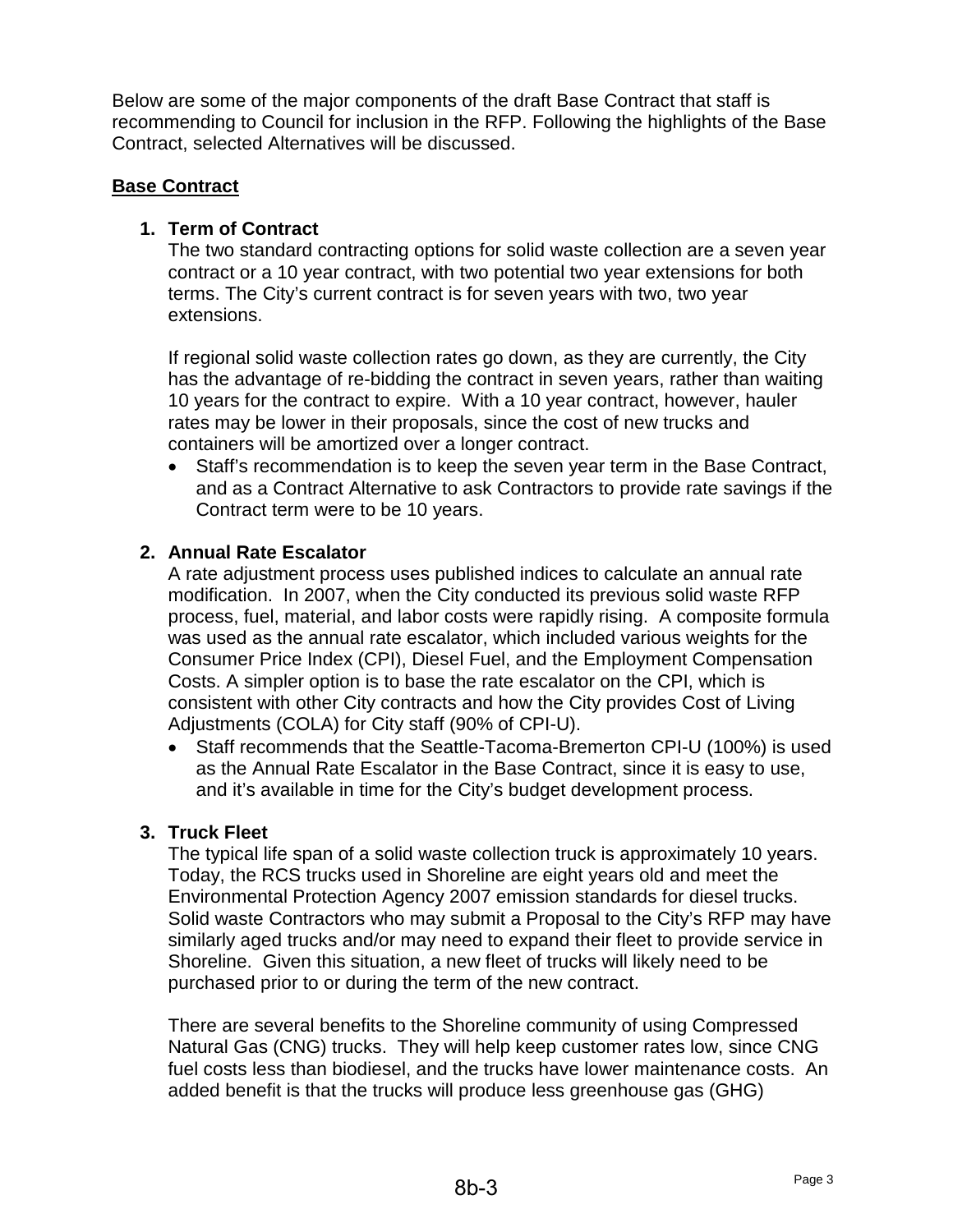emissions than diesel or biodiesel trucks, which will help the City achieve its GHG targets.

• Staff recommends that the Base Contract include the cost for a new fleet of CNG trucks in order to keep rates low, to assist the City meet its climate targets, and to advance Council Goal 2, which states, "…it is important to include efforts that will enhance Shoreline's natural environment, ultimately having a positive impact on the Puget Sound region."

## **4. Annual Performance Review**

In order to ensure that our customers receive a high quality of service on a consistent basis, staff is proposing that the City (partially through a contracted third party) conduct an annual performance review of the contractor's performance under this new contract. Potential contract areas to be reviewed and scored include truck signage and leaks; container condition; contamination levels in curbside recyclables and compostables; customer service center response; etc.

For example, if the contractor's annual performance score is less than 90%, the contractor could be required to develop and implement an Action Plan at the contractor's cost, and a contract compliance failure fee of 2% of the revenue (approximately \$100,000) would be paid to the City. The cost to hire a consultant to audit contamination levels in curbside recyclables and compostables would be included in the Administrative Fee paid to the City.

• Staff recommends including the annual performance review in the Base Contract to encourage a high level of Contractor compliance and service.

#### **5. Proposal Evaluation Ratio**

The evaluation ratio expresses the relationship of rates to the qualitative aspects of the Proposals as they are reviewed by the City for contract award. For example, a ratio of 70/30 means that 70% of the RFP scoring would be based on the cost of the Proposals and 30% of the scoring would be on the qualitative elements of the Proposals.

• Staff recommends an 80/20 ratio, which places 80% of the evaluation on the rates and 20% on the qualitative aspects. This is the same ratio that was used by the City in its 2007 collection contract procurement.

#### **Alternatives to Base Contract**

Each service in the list below will be priced separately from the cost of the Base Contract. Council will be able to consider if one or more of the Alternatives is to be included in the final contract executed with the winner of the competitive process.

#### **1. Embedded Yard Debris/Food Scraps Service**

In the City's current contract, Yard Debris/Food Scraps Service is provided only by subscription for an extra cost, and can continue, if Council chooses. The Alternative however would embed this service into existing service for all singlefamily residents at no additional charge. This service could be provided weekly or every-other-week; would increase recycling by removing the food scraps from the garbage (typically 30% of garbage); would support the City's Solid Waste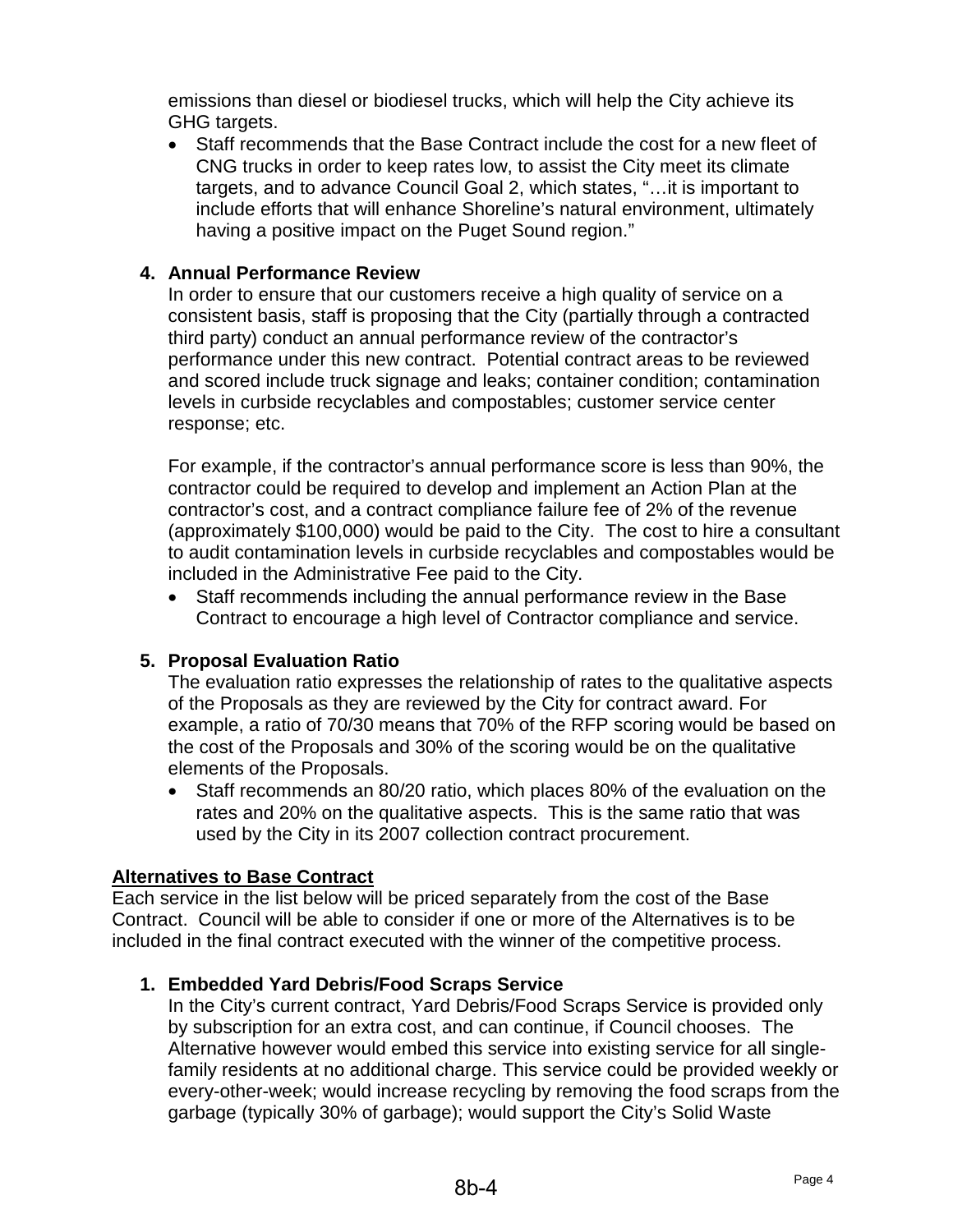Interlocal Agreement with King County to increase recycling; and could help keep disposal rates lower over time, by extending the life of the landfill.

• Staff recommends this service for Shoreline's residents, in order to promote resource conservation, increase recycling, and support the City's Solid Waste ILA with King County.

## **2. Street Storm Debris Collection**

Currently, City staff collects debris in City streets after a storm event, such as wind storm. If the Contractor's staff collects the debris, however, rates might be lower.

• Staff recommends this service as an Alternative for Council to consider. It could promote the safety of residents and a healthy environment.

#### **3. Mandatory Garbage Service**

In Shoreline's contract with RCS, residents and businesses have the choice to subscribe for garbage service or to dispose of it in some other way, e.g. to "selfhaul" it to the Transfer Station. Both have a cost to residents. Self-haulers currently pay a flat fee of \$22 for 320 pounds of garbage in a car/sedan, or \$129.40 per ton in a truck. Residents pay \$17.74 per month for a 32-gallon cart with a total monthly weight of 240 pounds of garbage collected weekly.

It is estimated that subscribing to garbage service avoids an increase in GHGs by reducing the number of cars traveling to the Transfer Station and waiting in line to dispose of garbage. Self-haulers living a few blocks from the Transfer Station may also avoid some GHG emissions compared to a diesel garbage truck, however, their flat rate fee at the Transfer Station would still be higher than if they subscribed to garbage service.

Typically, mandatory service, i.e. the requirement that all residents pay for garbage service from the Contractor, spreads the rates among more households, reducing overall rates per household. It may also reduce the number of complaints from neighbors living near self-haulers; helps maintain property values; and promotes public and environmental health.

• Staff recommends asking Contractors to provide a general description of their approach to this service and provide the price/savings of mandatory collection as a Contract Alternative. This strategy allows Council to consider it before the Contract is awarded.

## **COUNCIL GOAL ADDRESSED**

City Council Goal 2 for 2015-2017 is to "Improve Shoreline's utility, transportation, and environmental infrastructure." In the draft Base Contract if a new fleet of Compressed Natural Gas trucks for solid waste collection are included, this truck fleet would assist the City in meeting its climate targets and advance Council Goal 2.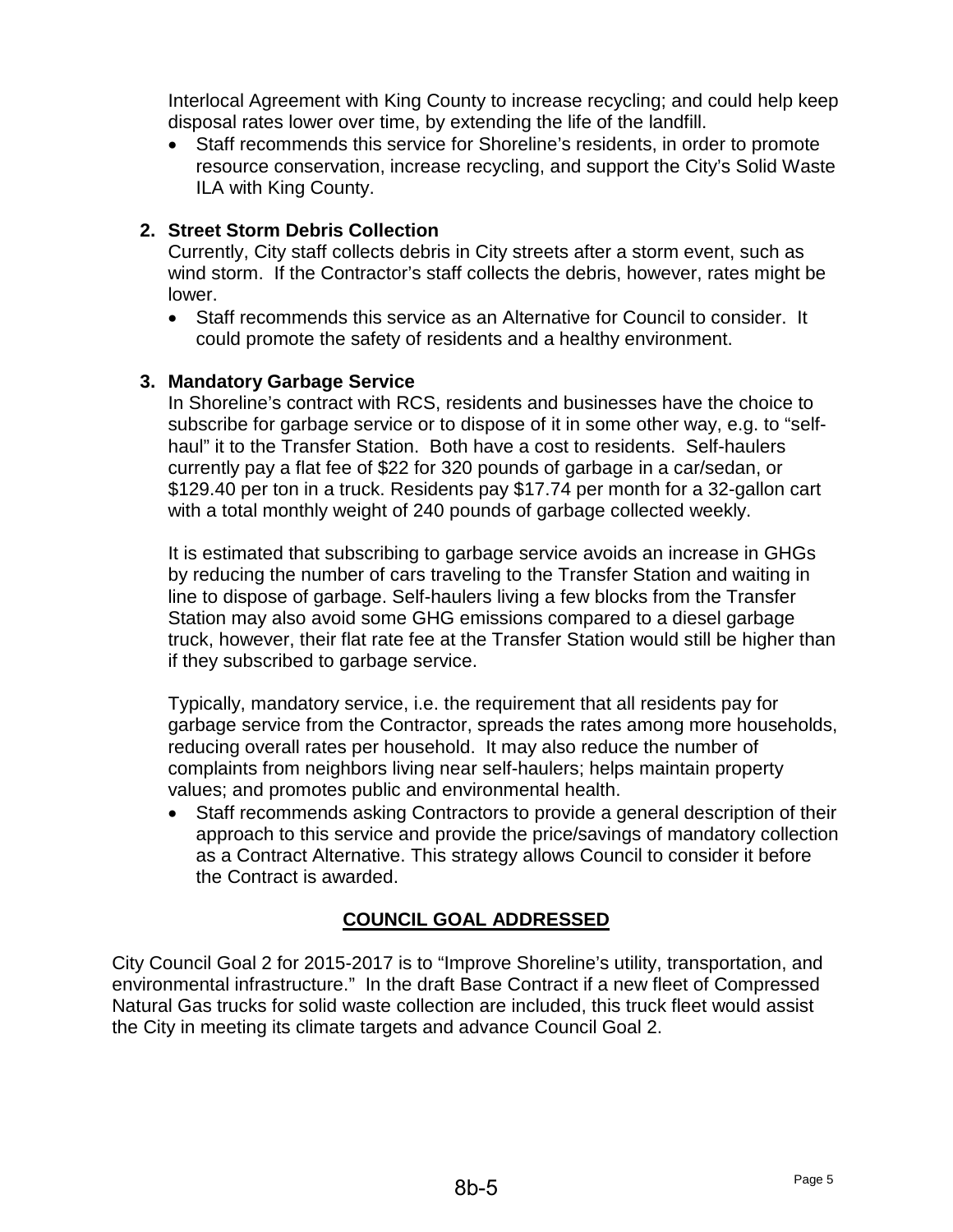## **RESOURCE/FINANCIAL IMPACT**

The cost for consultant services for the RFP procurement process is \$41,730, which was included in the 2015 budget that Council approved.

## **RECOMMENDATION**

No action is required as this item is for discussion purposes only. However, staff is looking for direction from Council on the Base Contract options and alternatives for inclusion in the solid waste RFP.

#### **ATTACHMENTS**

| Attachment A: | <b>Request for Proposal Process Schedule</b> |
|---------------|----------------------------------------------|
| Attachment B: | <b>Solid Waste Contract Recommendations</b>  |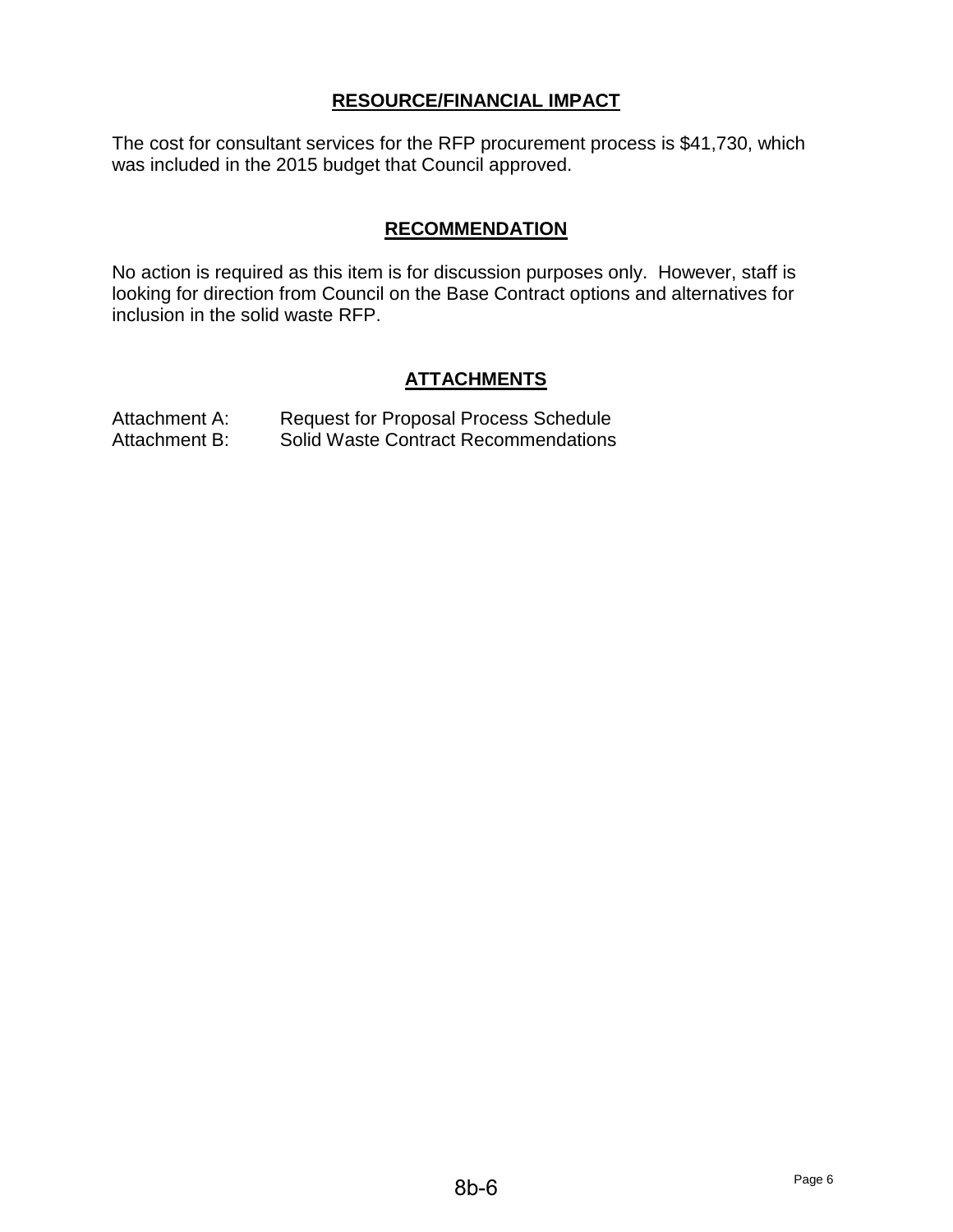## Attachment A

## **Request for Proposals Process Schedule**

| <b>Event</b>                                              |                              | <b>Time Frame</b>          |
|-----------------------------------------------------------|------------------------------|----------------------------|
| Solid Waste RFP Discussion with the City Council          |                              | June 1, 2015               |
| Draft RFP issued for Industry Review and Comment Period   |                              | July 6, 2015               |
| <b>Industry Comments Due</b>                              |                              | 4:30 p.m., August 20, 2015 |
| <b>Publish Notice of Proposal Documents</b>               |                              | October 1, 2015            |
| <b>Issue Proposal Documents</b>                           |                              | October 1, 2015            |
| <b>Deadline for Proponent Questions</b>                   |                              | 4:30 PM, November 3, 2015  |
| <b>Proposals Due</b>                                      | 4:30 p.m., December 21, 2015 |                            |
| Proposal Evaluation, Interviews, Selection                |                              | January 2016               |
| Notice of Finalist to Selected Proponent                  |                              | February 2016              |
| <b>Finalization of Contract</b>                           |                              | February/March 2016        |
| <b>Recommendation to City Council</b>                     |                              | March 2016                 |
| <b>City Executes Contract</b>                             |                              | April 2016                 |
| <b>Contractor Delivers Transition/Implementation Plan</b> |                              | <b>June 2016</b>           |
| <b>Container Delivery</b>                                 |                              | February 2017              |
| <b>Start of Collection Services</b>                       |                              | March 1, 2017              |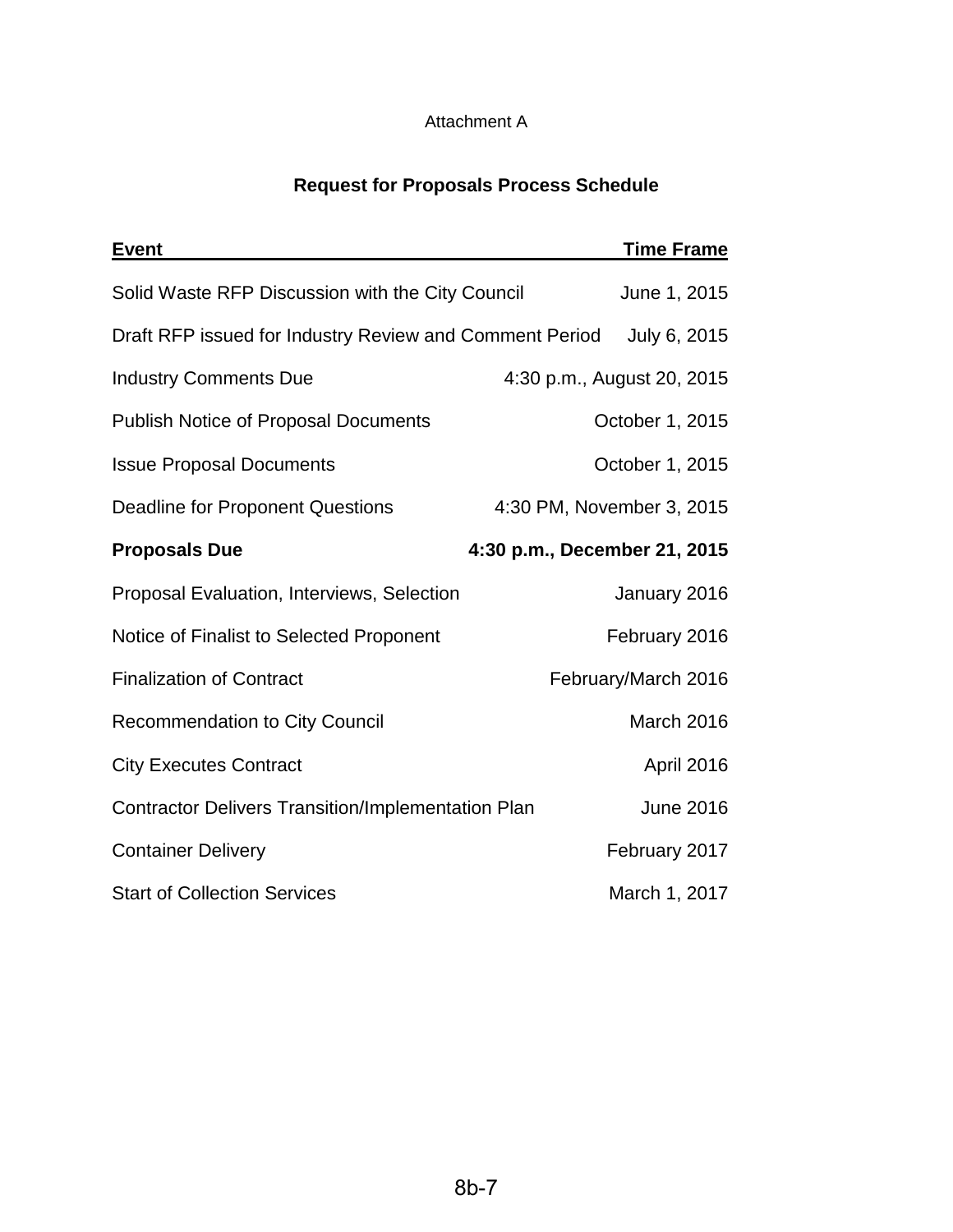#### Attachment B

## **Solid Waste Contract Recommendations**

| <b>Base Contract Component</b> | Recommendation                     | <b>Community Benefit</b>                                                                                                                   |
|--------------------------------|------------------------------------|--------------------------------------------------------------------------------------------------------------------------------------------|
| 1. Term of Contract            | 7-years with two 2-year extensions | If regional rates go down, City<br>could re-bid in 7 years to get<br>lower rates                                                           |
| 2. Annual Rate Escalator       | <b>CPI</b>                         | Easy to use and available for<br>City budget development process                                                                           |
| <b>Truck Fleet</b><br>$3_{-}$  | 2016 Compressed Natural Gas        | To keep rates lower when oil<br>prices increase, and to assist the<br>City in meeting its climate targets                                  |
| 4. Annual Performance Review   | Include in the base contract       | Promotes accountability and<br>quality service. Approximate cost<br>\$30K for curbside evaluation and<br>penalty 2% of revenue $(-\$100K)$ |
| 5. Proposal Evaluation Ratio   | 80/20                              | Evaluation ratio emphasizes<br>rates (80%) compared to<br>qualitative aspects (20%) of the<br>proposals                                    |